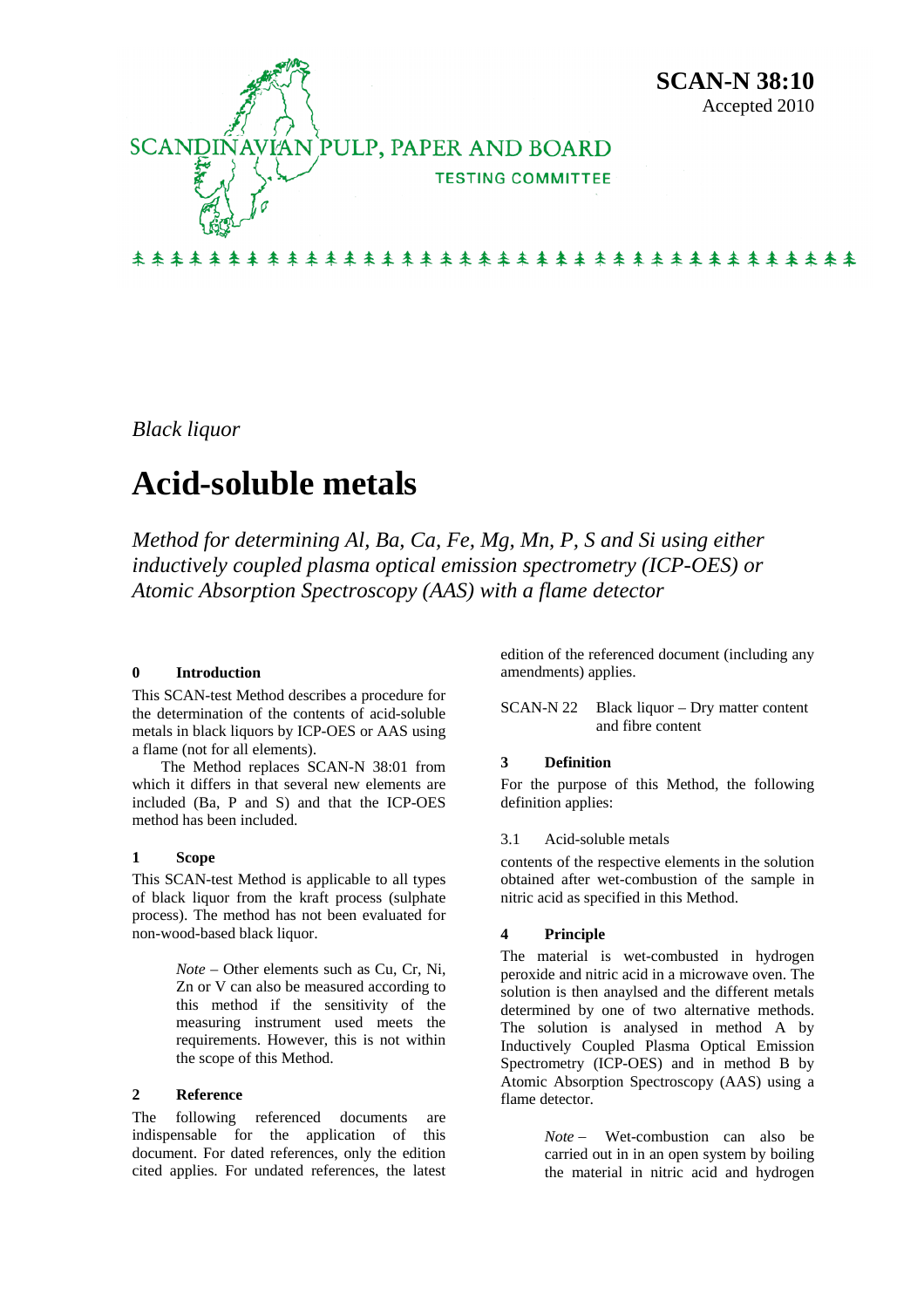Page 2

peroxide on a hot plate. This procedure is not however suitable for the determination of sulphur (volatile sulphur compounds evaporates easily) or silicon.

# **5 Reagents and chemicals**

Use only chemicals of analytical grade.

# *5.1 Water*

Distilled or deionised of high purity for use in the preparation of reagents and in the dilution of samples.

# *5.2 Concentrated nitric acid, HNO3,*

(65-69 %, density 1,40 -1,42 g/ml).

# *5.3 Hydrogen peroxide, H2O2, 30 %.*

# *5.4 Concentrated hydrochloric acid, HCl*

(37 %, density 1,19 g/ml).

# *5.5 Standard solutions*

Commercially available standard solutions containing one or more of the various metals to be analysed with concentrations of the order of 1000 mg/l known to an accuracy of  $\pm 2$  mg/l. These solutions are required for use as stock solutions for calibration.

# *5.6 Lanthanum-cesium solution*

 $c(La) = 100$  g/l and  $c(Cs) = 10$  g/l. Dissolve with caution 117,3 g of lanthanum oxide,  $La_2O_3$ , in 230 ml of concentrated hydrochloric acid (5.4). Add the acid in small portions since the reaction is violent in its initial stages. Add 500 ml of water (5.1) and 12,7 g of cesium chloride, CsCl. Transfer the cooled solution to 1000 ml volumetric flask and fill up to the mark with water.

> *Note 1* – Commercially available lanthanum-cesium solutions may be used.

*Note 2 –* The lanthanum-cesium solution is used to eliminate interference ionisation and to eliminate disturbances from different anions in the AAS technique but it is not needed in the ICP-OES technique. The lanthanum-cesium solution is used in the determination of calcium, magnesium and aluminium.

# *5.7 Stock solution for matrix modification.*

The calibration standards should have the same composition as the samples. Since black liquors contain large amounts of Na- and S-compounds after digestion, these compounds shall also be added to the calibration standards in order to ensure the same physical and chemical matrix composition.

Weigh

- $11,8 \text{ g}$  Na<sub>2</sub>SO<sub>4</sub>  $22.9 g$  NaNO<sub>3</sub> 0,25 g NaCl  $0,50 \text{ g}$  K<sub>2</sub>SO<sub>4</sub>
- $1,6$  g KNO<sub>3</sub>

into a 1000 ml volumetric flask. Add 200-400 ml water (5.1) and 70 ml nitric acid (5.2). Dilute to the mark with water (5.1). Filter before use.

The content of this solution is similar to that of an ordinary kraft mill black liquor after wet digestion with nitric acid as described in this Method.

# *5.8 Solution for sample dilution*

Dilute 400 ml of the stock solution (5.7) to 1000 ml with water (5.1) in a volumetric flask.

# *5.9 Quality control solutions*

An independent calibration standard from an outside source is required for the initial verification of the calibration standards. Use commercially available standard solutions containing one or more of the various metals to be analysed with concentrations of the order of 1000 mg/l known to an accuracy of  $\pm 2$  mg/l. To ensure their independence, use other manufactures products provided by a manufacturer other than the supplier of the standard solutions (5.5).

# **6 Apparatus**

6.1 *Balance*, having an accuracy of 0,001 g.

6.2 *Water-bath* capable of maintaining a temperature of 90 °C.

# 6.3 *ICP-OES* in **Method A**

6.4 *AAS,* with a burner for air-acetylene and for nitrous oxide-acetylene, and with hollowcathode lamps for the elements to be determined (multi-element lamps may be used) in **Method B**.

6.5 *Microwave oven* for laboratory-use, programmable and equipped with a rotating disk.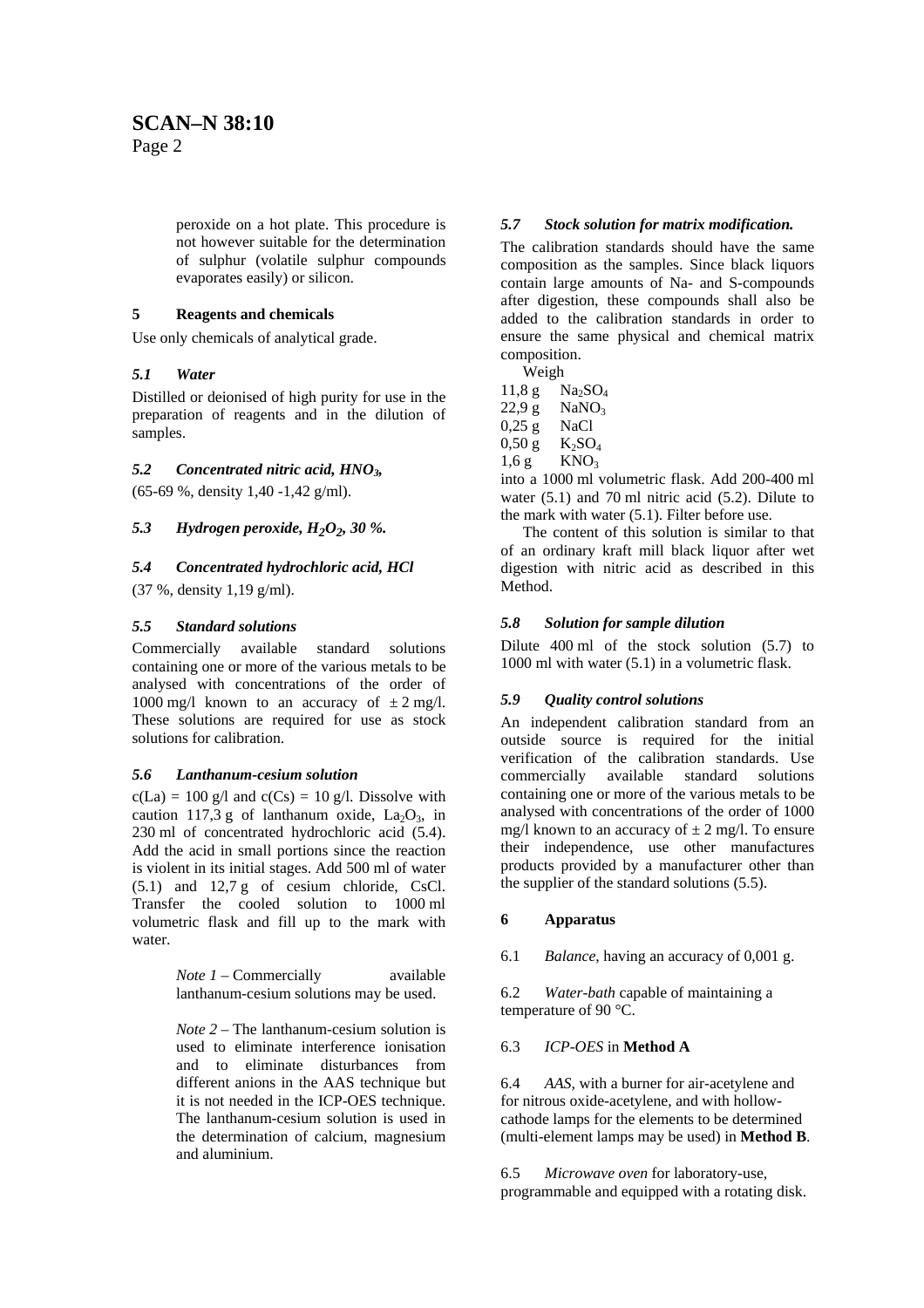Follow the safety instructions given by the manufacturer of the oven.

Since the amount of sample will influence the pressure and temperature changes during the wetcombustion, the oven should, if possible, be equipped with a device for recording the temperature and the pressure. The oven shall be capable of maintaining a constant temperature of  $(175 \pm 5)$  °C.

6.6 *Combustion bottles*, made of PTFE (polytetrafluoroethylene), of a volume of at least 80 ml. Low-pressure bottles as well as highpressure bottles may be used.

6.7 *Apparatus needed for open air combustion*: 100 ml conical quartz flask and a hot plate.

# **7 Test material preparation**

The sampling procedure is not covered by this Method.

# *7.1 Determination of the dry matter content*

Determine the dry matter content of the black liquor sample in accordance with SCAN-N 22.

# *7.2 Homogenisation of the sample*

If the sample has a dry matter content less than 50 %, as determined in 7.1, proceed to 7.4.

If the sample has a dry matter content greater than 50 %, as determined in 7.1, heat the sample in a water-bath  $(6.2)$  at 90 °C for approximately 20 min or in an ordinary microwave oven and keep the sample bottle closed (not too tightly) during the heating period.

Mix the sample carefully so that any sediment on the bottom of the sample bottle is mixed and is homogenised with the rest of the sample.

#### *7.3 Dilution of the black liquor*

Place a 100 ml beaker on the balance (6.1) and tare the balance. Weigh into the beaker with an accuracy of 0,005 g an amount of the homogenized sample (7.2), corresponding to approx. 5 g of dry substance , see Table 1. Add water (5.1) to a volume of 20-30 ml, mix and cool to room temperature. Transfer this solution quantitatively to a 100 ml volumetric flask using water  $(5.1)$  and fill up to the mark with water.

Transfer this diluted sample to a plastic bottle.

| approximately to a dry substance of $5 g$ . |                |             |  |  |  |
|---------------------------------------------|----------------|-------------|--|--|--|
|                                             | Dry matter     | Sample size |  |  |  |
|                                             | content of the | (g)         |  |  |  |
|                                             | black liquor   |             |  |  |  |
|                                             | (% )           |             |  |  |  |
| Weak liquor                                 | 15-20          | $33 - 25$   |  |  |  |
| Medium                                      | $30 - 50$      | $17-10$     |  |  |  |
| liquor                                      |                |             |  |  |  |
| Concentrated<br>liauor                      | 50-80          | $10-6$      |  |  |  |

| Table 1. Recommended sample size in the dilution |  |  |  |  |  |                                              |
|--------------------------------------------------|--|--|--|--|--|----------------------------------------------|
|                                                  |  |  |  |  |  | of black liquor. The sample sizes correspond |
| approximately to a dry substance of 5 a          |  |  |  |  |  |                                              |

# *7.4 Selection of test portions*

Different alternative procedures for transferring the sample to the wet-combustion bottle are given below depending on whether the result is to be reported per unit weight or per unit volume.

#### *7.4.1 Result per unit weight*

If the dry matter content of the sample is above 50 % and the black liquor has been diluted, transfer 10,0 ml of the diluted liquor (7.3) to the wet-combustion bottle (6.6). This volume contains approximately 0,5 g dry substance.

If the dry matter content of the sample is below 50 %, the dilution procedure can be omitted (7.2). In such cases, weigh a test portion of the homogenised liquor, corresponding to 0,5 g dry substance, directly into the wet-combustion bottle (7.2). Finally, add water (5.1) to a volume of approximately 10 ml.

#### *7.4.2 Result per unit volume*

This procedure shall be used only if the dry matter content of the sample is below 50 %. Using a pipette, transfer a test portion of the original black-liquor sample corresponding to  $0.5 g$  dry substance in the wet-combustion bottle (6.6) and add water (5.1) to an approximate volume of 10 ml. (If, for example, the liquor has a dry matter content of approximately 20 %, 2,5 ml of liquor and 7,5 ml of water are suitable volumes.)

> *Note* – It is normally recommended to use 0,5 g of dry substance in the wetcombustion. If however, aluminium and silica are to be determined, the amount of the test portion sometimes has to be increased since these elements have a low sensitivity in the atomic absorption determination.

> To avoid matrix disturbances, not more than approximately 0,5 g of dry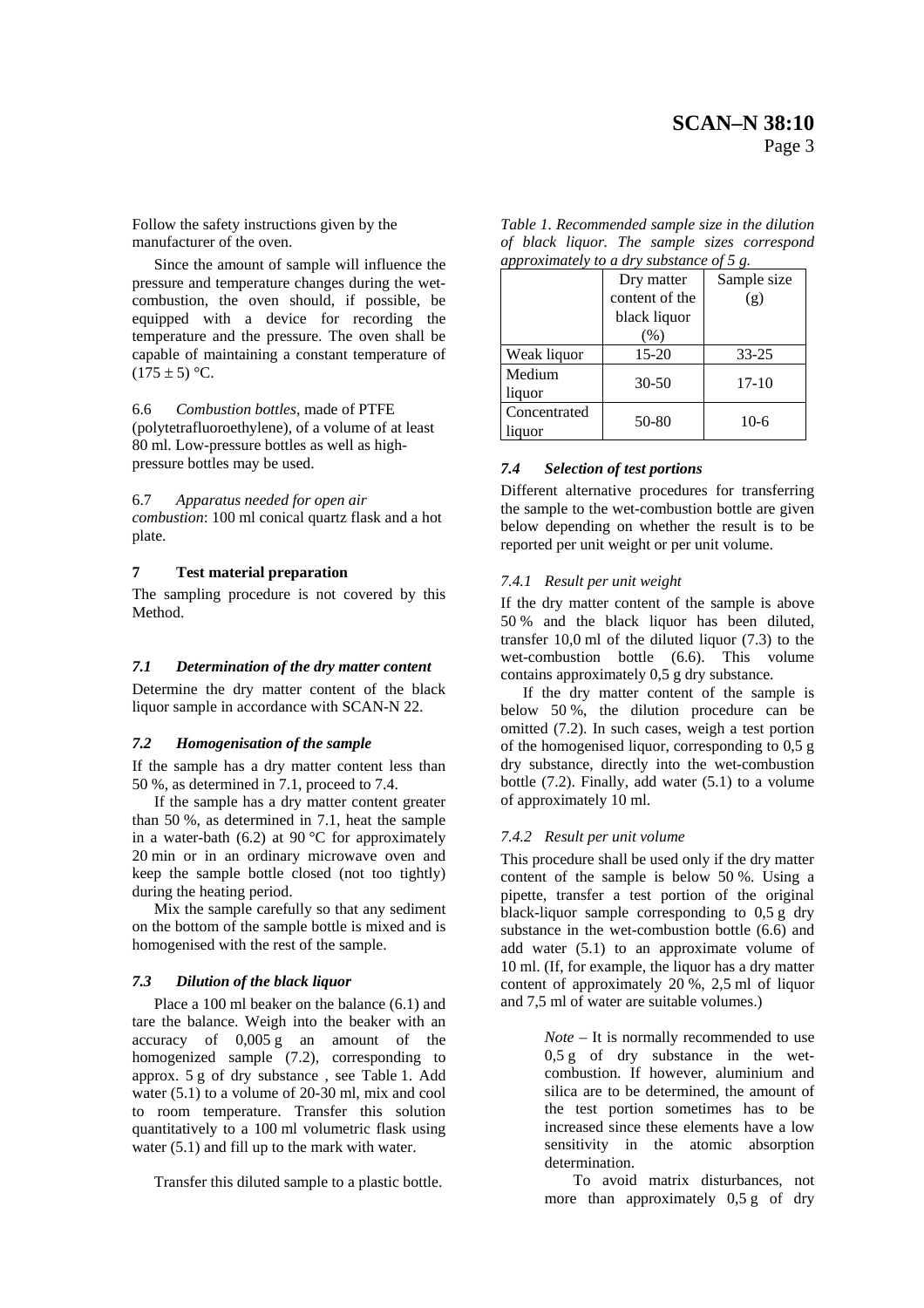substance shall be used in the wetcombustion.

#### *7.5 Wet-combustion*

#### *7.5.1 In a microwave oven*

To avoid any formation of elemental sulphur or hydrogen sulphide in the addition step, add hydrogen peroxide before adding the acid.

To the test portion in the wet-combustion bottle, carefully add 2 ml of hydrogen peroxide (5.3). Mix and allow the mixture to stand for 10 minutes, then add with caution 1 ml of concentrated nitric acid (5.2).

#### *WARNING* – There is a risk of foaming.

Close the wet-combustion bottle and place the bottle in the microwave oven (6.5). Perform the wet-combustion in accordance with a program where the temperature is gradually increased to 175 °C, and then kept at 175 °C for 20 minutes. Allow the wet-combustion bottle to cool and open it with caution under a hood. Transfer quantitatively to a 25 ml volumetric flask and fill up to the mark with water (5.1). Normally, no particles are present in the solution after wetcombustion, but if particles are present, remove the particles by filtration (use acid-washed paper filter, e.g. Munktell 00A) or by centrifugation.

# *7.5.2 In an open system*

Transfer the test material to a 100 ml conical quartz flask (6.7). Carefully add 2 ml of hydrogen peroxide (5.3). Mix and allow the mixture to stand for 10 minutes, then add with caution 2 ml of concentrated nitric acid (5.9). Place a watchglass over the conical flask. Heat the sample to just below the boiling point for 1 hour on a hot plate (6.7) under a fume-hood. Increase the temperature to boiling and boil the sample to near dryness. Allow the conical flask to cool and add 1 ml of concentrated nitric acid. Transfer the solution quantitatively to a 25 ml volumetric flask and fill up to the mark with water (5.1).

> Note- This method is not suitable for samples containing volatile sulphur compounds which may evaporate during digestion

# *7.6 Blank*

Run a blank following the instructions for wetcombustion in section 7.4, but without any sample.

# **8 Determination**

Two different analytical techniques are available for determining the element concentrations. With the ICP-OES technique more elements can be easily measured.

AAS is not suitable for some elements (like P, S). The sensitivity of the AAS method is also low for aluminium, silica and barium, and it is therefore sometimes difficult to determine these elements.

It is important that the acid and salt concentrations are the same in the calibration solutions and in the test- solutions, since the concentrations influence the measurement signal. The matrix modification should therefore be used.

# *8.1 METHOD A based on the use of ICP-OES*

# *8.1.1 Preparation of calibration solutions*

Multi-element standard solutions can be used (standard solution 1). Some elements (like Ba) are known to cause problems by precipitation under certain circumstances, and it is recommended that a separate standard solution for Ba be prepared (standard solution 2). For the determination of sulphur, a separate standard solution (standard solution 3) is needed (no matrix solution).

Prepare a series of at least three calibration solutions for each element by dilution of the respective standard solutions (5.5). Also prepare a zero-solution. This solution is similar to the calibration solutions, but contains no added elements. This solution shall not be confused with the blank. Examples of suitable concentrations in the calibration solutions for certain wavelengths are given in *Table 2*. These concentrations may however vary from case to case, since different instruments and different wavelengths may have different sensitivities. If the linear part of the calibration has been properly established, it may be possible to use one calibration solution (the highest) instead of three different solutions.

Pipette the required amounts of the standard solutions into a 1000 ml volumetric flask. Add 400 ml of the solution for matrix modification (5.7) and dilute to the mark with water (5.1) or use the dilution solution (5.8).

For sulphur measurement, pipette the required amount of the standard solution into a 1000 ml volumetric flask, add 28 ml conc.  $HNO<sub>3</sub>$  (5.2) and dilute to the mark with water (5.1).

Standard solutions 1 and 3 have a shelf life of several months, but solution 2 should be prepared daily.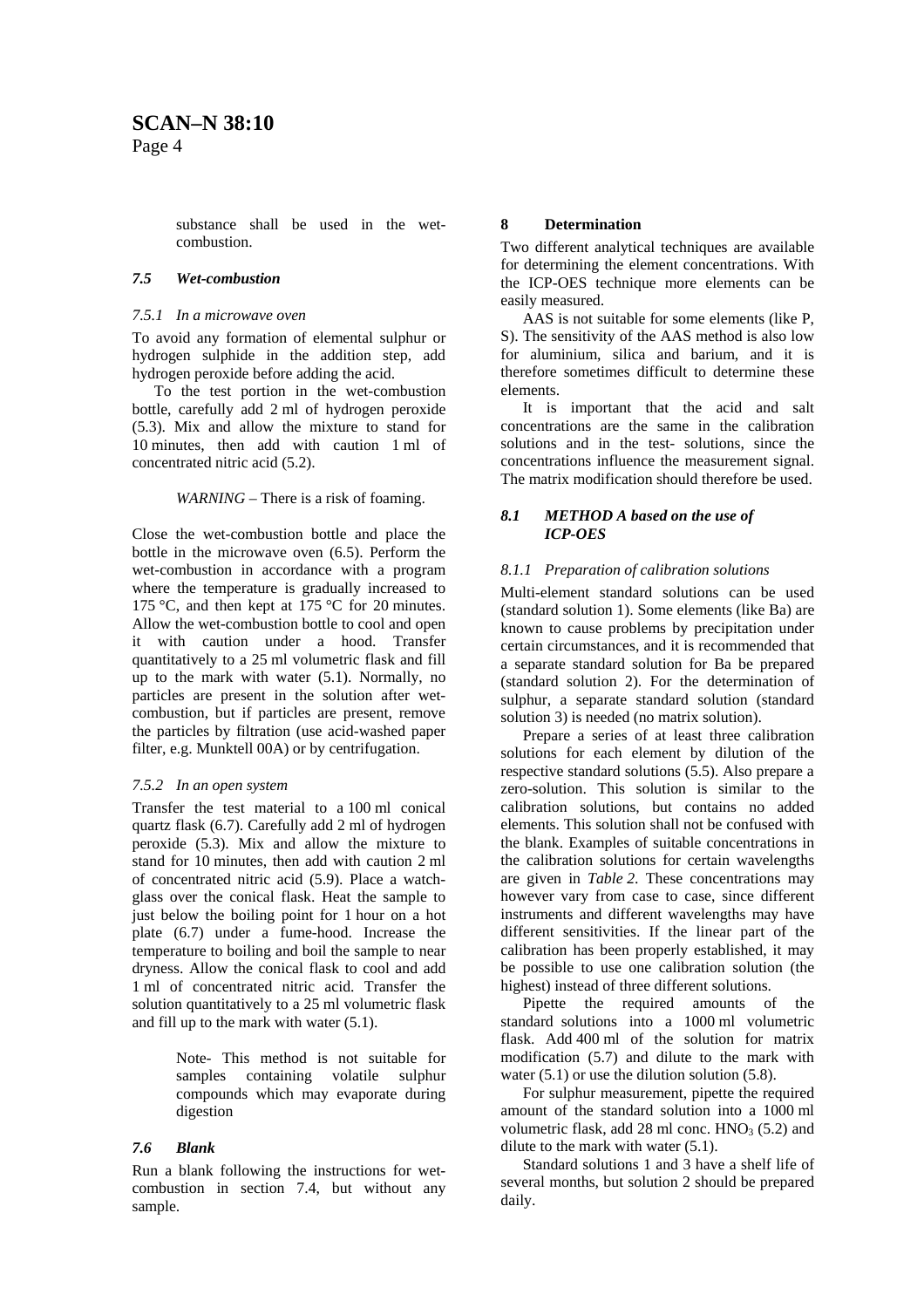#### *8.1.2 Preparation of quality control solutions*

Prepare suitable solutions as indicated in 5.9 Multielement solutions may be used. The concentration of the elements in this solution should be at the same level as the concentration of the test material. If the concentration is not constant, choose the concentration in the middle of the calibration range.

For example: The highest calibration standard in aluminium is 10 mg/l. The quality control sample could be 5 mg/l.

#### *8.1.3 Determination*

Most of the elements can be determined directly after the wet-combustion. The sulphur content of black liquor is however so high that a further dilution is needed. The dilution factor is about 1:25 …1:50 depending on the sample and the calibration range. Dilute the wet-combusted sample with water  $(5.1)$  and add 2.8 ml/100 ml of nitric acid (5.2) and dilute to the mark.

Follow the instructions provided by the manufacturer of the instrument. Some useful emission lines (wavelengths) are shown in Table 2 but other lines may also be available.

> *Note* – Sensitivity, instrumental detection limit, precision, linear dynamic range and interference effects should be investigated and established for each individual analyte line on that particulate instrument.

*Table 2. Examples of measurement range (highest calibration standard) in some useful wavelength* 

| canoranon sianaara) in some asepa wavelengin |                |             |  |  |  |  |
|----------------------------------------------|----------------|-------------|--|--|--|--|
| Element                                      | Concentration  | Wavelengths |  |  |  |  |
|                                              | of the highest | (nm)        |  |  |  |  |
|                                              | standard       |             |  |  |  |  |
|                                              | solutions      |             |  |  |  |  |
|                                              | (mg/l)         |             |  |  |  |  |
| Standard solution 1                          |                |             |  |  |  |  |
| Al                                           | 10             | 396,1       |  |  |  |  |
| Ca                                           | 50             | 315,8       |  |  |  |  |
| Fe                                           | 2,0            | 238,2       |  |  |  |  |
| Mg                                           | 20             | 285,2       |  |  |  |  |
| Mn                                           | 4,0            | 257,6       |  |  |  |  |
| P                                            | 20             | 213,6       |  |  |  |  |
| Si                                           | 20             | 251,6       |  |  |  |  |
| Standard solution 2                          |                |             |  |  |  |  |
| Ba                                           | 2,0            | 455,4       |  |  |  |  |
| Standard solution 3                          |                |             |  |  |  |  |
| S                                            | 50             | 182,0       |  |  |  |  |
|                                              |                |             |  |  |  |  |

Calibrate the instrument according to the instrument manufacturer's recommended procedure.

Before beginning the test-portion run, analyse the highest-concentration mixed reference standard as though it were a sample. Ensure that the values determined do not deviate from the true values by more than  $\pm 5$ % (or the established control limits).

Analyse the quality control sample (QC) and the zero sample before and after each batch of 10 tests. Ensure that the values determined do not deviate from the true values by more than  $\pm$  5 % (or the established control limits)

Analyse the blank and the test portions. The concentration in the test portion should be between those of the lowest and highest standard solutions. If the concentrations in the test material exceed that of the highest standard, dilute the sample with the dilution solution  $(5.8)$ .

> *Note –* Do not use matrix solution when diluting the sample for sulphur measurement. Use water (5.1) instead. Add the same amount of conc.  $HNO<sub>3</sub>$  (5.2) as in the calibration solution before the final dilution.

#### *8.2 METHOD B based on the use of AAS*

#### *8.2.1 Preparation of calibration solutions*

Prepare a series of at least three calibration solutions for each element by dilution of the respective standard solutions (5.5). Also prepare a zero-solution. This solution is similar to the calibration solutions, but contains no added elements. The solution shall not be confused with the blank. Examples of suitable concentrations in the calibration solutions are given in Table 3. These concentrations may however vary from case to case, since different instruments may have different sensitivities. Multi-element standard solutions can also be used.

*Table 3. Examples of calibration solutions for some elements. All concentrations are given in milligram per litre.* 

| $\cdot$<br>Element | Zero-    |     | Solution   Solution   Solution |     |  |
|--------------------|----------|-----|--------------------------------|-----|--|
|                    | solution |     |                                |     |  |
| Ca                 |          | 0,5 | 1,0                            | 2,0 |  |
| Mg                 |          | 0,1 | 0,3                            | 0,5 |  |
| $\rm Fe$           |          | 1,0 | 3,0                            | 5,0 |  |
| Mn                 |          | 1,0 | 3,0                            | 5,0 |  |
| Al                 |          |     | 10                             | 20  |  |
| Si                 |          |     | 10                             | 20  |  |

To each calibration solution, add solution for matrix modification (5.7) and, if required,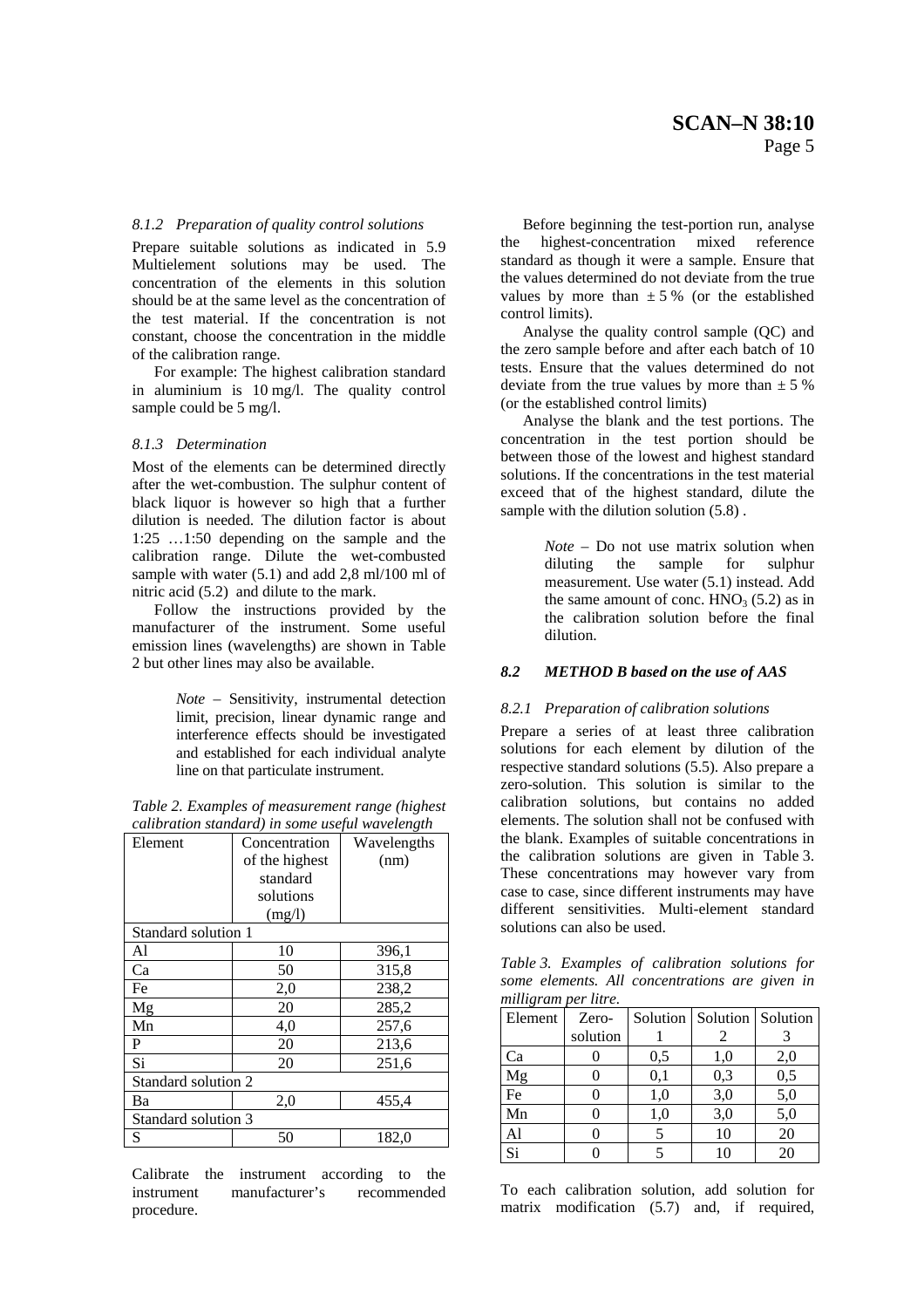lanthanum-cesium solution (5.6) to the calibration and zero solutions as indicated in Table 4. The concentrations of lanthanum and cesium will be 10 g/l and 1 g/l, respectively.

| Table 4. Addition of lanthanum-cesium solution     |  |
|----------------------------------------------------|--|
| and matrix solution in a total volume of 100 ml of |  |
| calibration solution.                              |  |

| Element  | Lanthanum-cesium  | Matrix solution |  |  |
|----------|-------------------|-----------------|--|--|
|          | solution $(5.6)$  | (5.7),          |  |  |
|          | (m <sub>l</sub> ) | (ml)            |  |  |
| Ca       | 10                | 40              |  |  |
| Mg       | 10                | 40              |  |  |
| $\rm Fe$ |                   | 40              |  |  |
| Mn       |                   | 40              |  |  |
| Al       | 10                | 40              |  |  |
| Si       |                   |                 |  |  |

#### *8.2.2 Measurement*

Dilute the test solution (7.4) step by step until the concentrations of the resepective elements are within the range covered by the calibration solutions. If required, add lanthanum-cesium solution (5.6) (see Table 4). Use the dilution solution (5.8) for matrix modification.

After wet-combustion, the acid concentration in 25 ml of the sample solution (7.4) is approximately 2,8 mol/l, since the consumption of acid in the oxidation of organic material is negligible. Thus the sample solution can be analysed without further dilution if iron, manganese or silica are to be determined. If calcium, magnesium or aluminium are to be determined, the sample solutions have to be diluted since lanthanum-cesium will be added. The sample solution has to be diluted at least once to yield an acid concentration in agreement with that of the calibration solutions.

Operate the instrument as instructed by the manufacturer. Adjust the instrument reading to zero using the zero solution. Measure the absorbance of the calibration solutions, the sample solutions and the blank for the element required. Suitable types of flame and recommended wavelengths are given in Table 5.

*Table 5. Recommended types of flame and wavelengths in the atomic absorption determination.* 

| Element | Type of flame               | Wavelength,<br>(nm) |
|---------|-----------------------------|---------------------|
| Ca      | Nitrous oxide-<br>acetylene | 422,7               |
| Mg      | Air-acetylene               | 285,2               |
| Fe      | Air-acetylene               | 248,3               |
| Mn      | Air-acetylene               | 279,5               |
| A1      | Nitrous oxide-<br>acetylene | 309,3               |
| Si      | Nitrous oxide-<br>acetylene | 251,6               |

*Note 2* – Calcium can also be determined using an air-acetylene flame but the signal is more sensitive to disturbances than when a nitrous oxide-acetylene flame is used.

 Magnesium can also be determined using a nitrous oxide-acetylene flame.

Most instruments have a system for automatic evaluation of the results. If the instrument has no such device, plot the absorbance against the element content of the calibration solutions. From this calibration curve, calculate the concentration, corrected for the blank, for each element in the sample solutions. Record the concentration as *c* mg/l.

The sensitivity may vary between different elements in the determination using atomic absorption. The sensitivity is low for aluminium, barium and silica, and it is therefore sometimes difficult to determine these elements.

#### **9 Calculation**

Calculate the contents of the different elements in the black liquor, in milligram per kilogram dry substance, from the expression:

$$
X_1 = \frac{c f V_1 V_2 100}{m_1 V_3 T}
$$
 (1)

or in milligram per litre from the following expression:

$$
X_2 = \frac{c f V_2}{V_4} \tag{2}
$$

where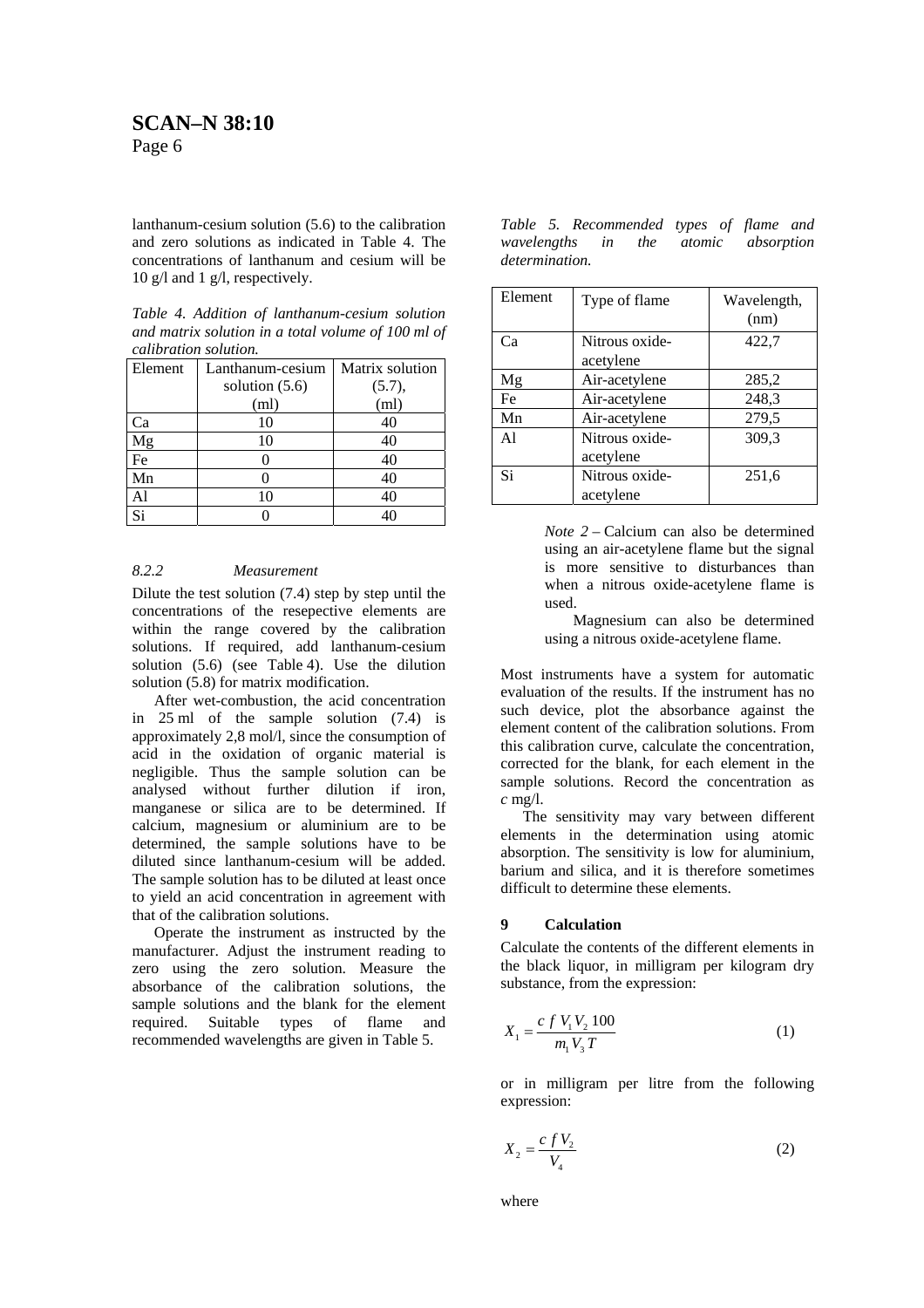- $X_1$  is the element content in the original black liquor, in milligram per kilogram dry substance;
- $X_2$  is the element content in the original black liquor, in milligram per litre;
- *c* is the element content in the sample solution obtained from the calibration curve, corrected for the blank, in milligram per litre;
- *f* is the dilution factor in the dilution of the combusted sample  $(f = 1$  if no dilution has been made);
- $V_1$  is the volume (normally 100 ml) of the sample solution after dilution  $(7.2)$ , in millilitre;
- $V_2$  is the volume (normally 25 ml) of the sample solution after combustion (7.4), in millilitre;
- $m_1$  is the mass of the original black liquor taken to analysis, in gram;
- $V_3$  is the volume (normally 10 ml) of the diluted black liquor (7.2) taken to combustion, in millilitre;
- *V*<sup>4</sup> is the volume of the original black liquor taken to analysis, in millilitre;
- *T* is the dry matter content of the black liquor, as a percentage.

For each element, calculate the mean of the parallel determinations. The results of the parallel determinations should not differ by more than 5 % from their mean.

# **10 Report**

The test report shall include reference to this SCAN-test Method and the following particulars:

- a) date and place of testing;
- b) identification of the sample tested;
- c) The Method used;
- d) the results, given with two significant figures;
- e) any departure from the standard procedure and any other circumstances that may have affected the results.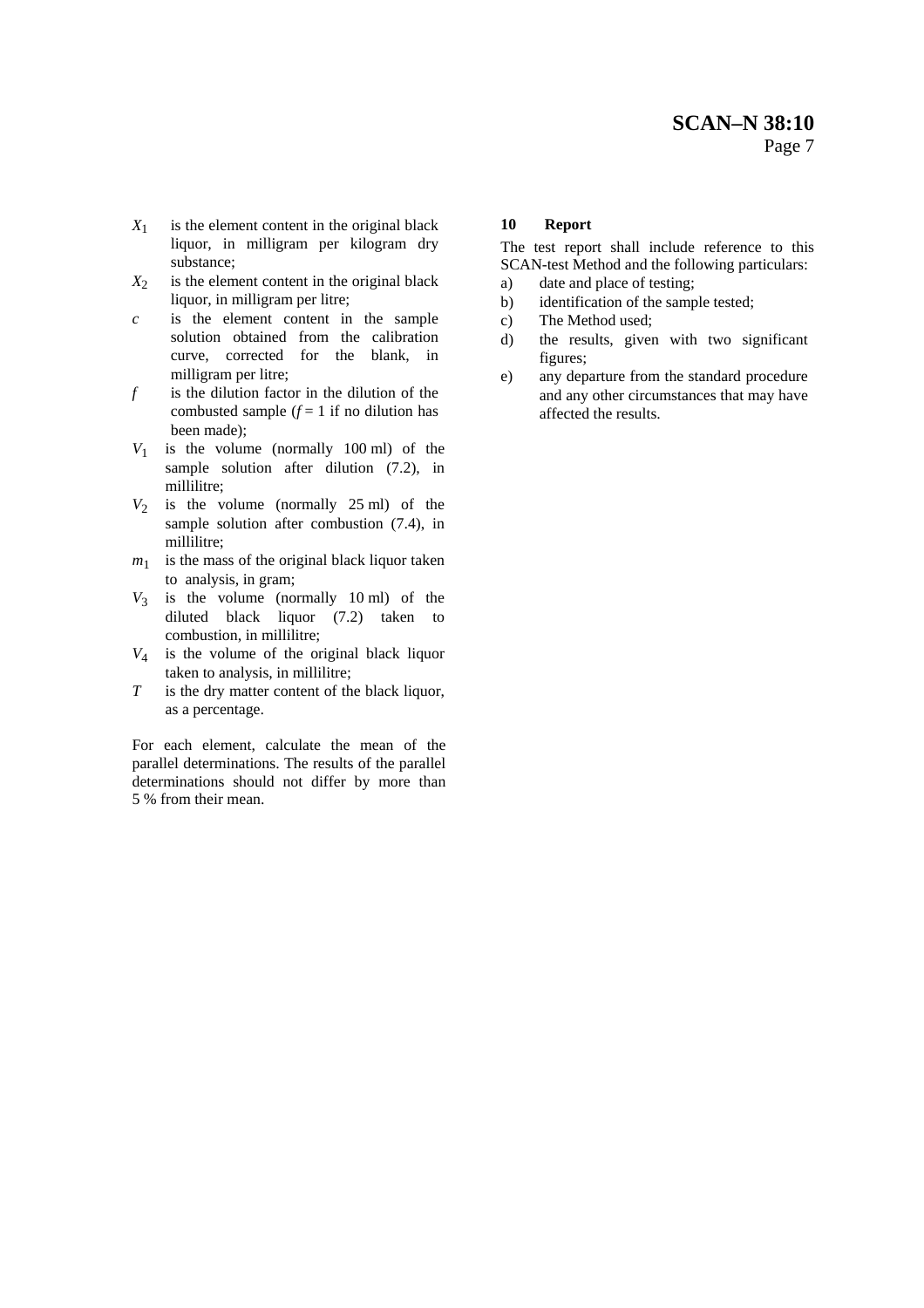# **Annex A Precision**

# **A1 Precision**

Three black liquor samples were tested in six laboratories according to this method. The precision data given include results from the determination of the element content by both alternative measuring techniques, ICP-OES and AAS after digestion in microwave oven. Sulphur was also determined according to method SCAN-N 35:96 (titrimetric method).

# **A2 Repeatability and reproducibility**

The pooled repeatability was calculated according to TAPPI T1200 sp-00 Interlaboratory evaluation of test methods to determine TAPPI repeatability and reproducibility. The repeatability and reproducibility were calculated and the results are shown in Table A1. These results include ICP-OES and AAS results (ICP+AAS). ICP-OES was used in all laboratories. Some of these laboratories used also AAS. The number of results show the total number of the results (ICP+AAS) and also how many of the results have been measured by AAS (AAS).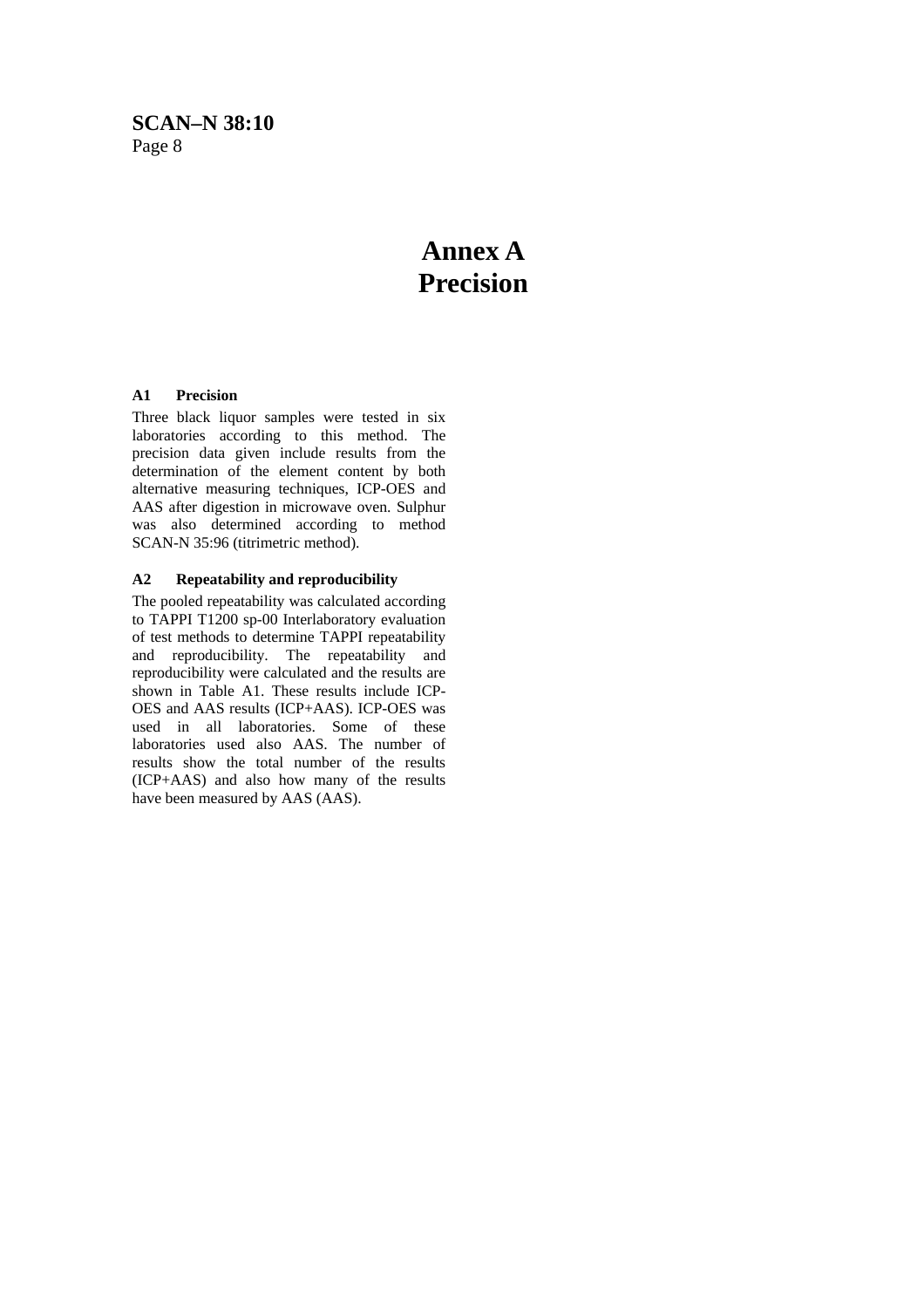|                                      | Sample 1 | Sample 2 | Sample 3 |                                | Sample 1 | Sample 2 | Sample 3 |
|--------------------------------------|----------|----------|----------|--------------------------------|----------|----------|----------|
| Fe                                   |          |          |          | <b>Al</b>                      |          |          |          |
| Average, mg/kg DS                    | 17,0     | 22,8     | 22,8     | Average, mg/kg DS              | 18,8     | 26,6     | 25,9     |
| Repeatability, r                     | 1,5      | 0,7      | 0,8      | Repeatability, r               | 1,6      | 1,4      | 6.3      |
| $CoV(r)$ , %                         | 8,7      | 2,9      | 3,3      | $CoV(r)$ , %                   | 8,6      | 5,1      | 24       |
| Reproducibility, R                   | 4,8      | 5,1      | 4,2      | Reproducibility, R             | 5,2      | 2,9      | 9,1      |
| $CoV(R)$ , %                         | 10       | 8,1      | 6,7      | $CoV(R)$ , %                   | 9.9      | 3,9      | 13       |
| Number of results                    |          |          |          | Number of results              |          |          |          |
| $(ICP+AAS/AAS)$                      | 8/2      | 8/2      | 8/2      | $(ICP+AAS/AAS)$                | 7/1      | 7/1      | 7/1      |
| Mn                                   |          |          |          | $\bf s$                        |          |          |          |
| Average, mg/kg DS                    | 80,7     | 77,5     | 76,1     | Average, g/kg DS               | 52,4     | 52,9     | 51,7     |
| Repeatability, r                     | 3,5      | 2,3      | 1,9      | Repeatability, r               | 1,8      | 1,4      | 1,9      |
| $CoV(r)$ , %                         | 4,4      | 3,0      | 2,5      | $CoV(r)$ , %                   | 3,5      | 2,7      | 3,7      |
| Reproducibility, R                   | 7.4      | 9.5      | 9.3      | Reproducibility, R             | 4,8      | 7,9      | 8,4      |
| $CoV(R)$ , %                         | 3,3      | 4,4      | 4,4      | $CoV(R)$ , %                   | 3,3      | 5,4      | 5,9      |
|                                      |          |          |          | Number of results              |          |          |          |
| Number of results                    | 8/2      | 8/2      | 8/2      | (ICP+titrimetric/titrim        |          |          | 7/2      |
| $(ICP+AAS/AAS)$                      |          |          |          | etric)<br>$\mathbf{p}$         | 7/2      | 7/2      |          |
| Ca                                   |          |          |          |                                |          |          |          |
| Average, mg/kg DS                    | 175      | 205      | 193      | Average, mg/kg DS              | 53,0     | 117      | 106      |
| Repeatability, r                     | 2,0      | 6,5      | 18,1     | Repeatability, r               | 4,2      | 9,0      | 1,8      |
| $CoV(r)$ , %                         | 1,1      | 3,2      | 9,4      | $CoV(r)$ , %                   | 7,9      | 7,7      | 1,7      |
| Reproducibility, R                   | 30,6     | 59,2     | 42,6     | Reproducibility, R             | 5,5      | 18,5     | 22,2     |
| $CoV(R)$ , %                         | 6.3      | 10       | 8,0      | $CoV(R)$ , %                   | 3,7      | 5,7      | 7,6      |
| Number of results<br>$(ICP+AAS/AAS)$ | 8/2      | 8/2      | 8/2      | Number of results<br>(ICP/AdS) | $5/-$    | $5/-$    | $6/-$    |
| Mg                                   |          |          |          | Ba                             |          |          |          |
| Average, mg/kg DS                    | 335      | 342      | 337      | Average, mg/kg DS              | 4,0      | 6,7      | 6,2      |
| Repeatability, r                     | 10,7     | 6,9      | 12,8     | Repeatability, r               | 0,3      | 0,2      | 0,3      |
| $CoV(r)$ , %                         | 3,2      | 2,0      | 3,8      | $CoV(r)$ , %                   | 7,4      | 3,1      | 4,1      |
| Reproducibility, R                   | 18,4     | 29,3     | 28,9     | Reproducibility, R             | 1,3      | 1,8      | 2,1      |
| $CoV(R)$ , %                         | 2,0      | 3,1      | 3,1      | $CoV(R)$ , %                   | 12       | 9,7      | 12       |
| Number of results                    |          |          |          | Number of results              |          |          |          |
| $(ICP+AAS/AAS)$                      | 8/2      | 8/2      | $8/2$    | (ICP/AdS)                      | $5/-$    | $5/-$    | $4/-$    |
| Si                                   |          |          |          |                                |          |          |          |
| Average, mg/kg DS                    | 335      | 342      | 337      |                                |          |          |          |
| Repeatability, r                     | 16,9     | 16,4     | 17,3     |                                |          |          |          |
| $CoV(r)$ , %                         | 5,2      | 3,6      | 4,1      |                                |          |          |          |
| Reproducibility, R                   | 97,6     | 221      | 128      |                                |          |          |          |
| $CoV(R)$ , %                         | 11       | 18       | 11       |                                |          |          |          |
| Number of results                    |          |          |          |                                |          |          |          |
| $(ICP+AAS/AAS)$                      | 6/1      | $7/1\,$  | $7/1\,$  |                                |          |          |          |

 $CoV = Coefficient of variation$